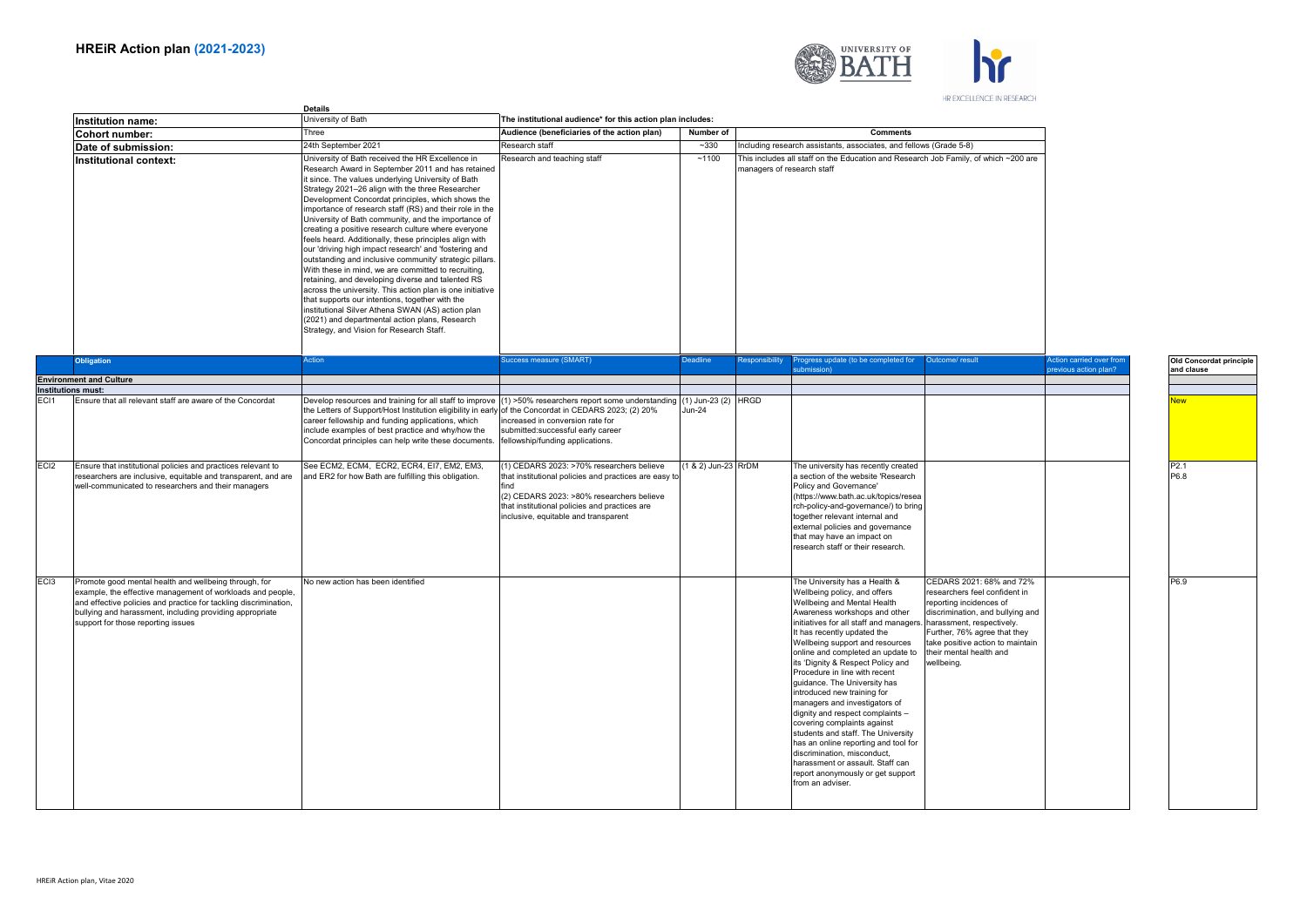

|                      |                                                                                                                                                                                                                                                        |                                                                                                                                                  |                                                                                                                                                                                   |                     |                                                                                                                                                                                                                                                                                                                                                                                                                                                                               | HR EXCELLENCE IN RESEARCH                                                                                                                                                                                                                                                                                              |               |
|----------------------|--------------------------------------------------------------------------------------------------------------------------------------------------------------------------------------------------------------------------------------------------------|--------------------------------------------------------------------------------------------------------------------------------------------------|-----------------------------------------------------------------------------------------------------------------------------------------------------------------------------------|---------------------|-------------------------------------------------------------------------------------------------------------------------------------------------------------------------------------------------------------------------------------------------------------------------------------------------------------------------------------------------------------------------------------------------------------------------------------------------------------------------------|------------------------------------------------------------------------------------------------------------------------------------------------------------------------------------------------------------------------------------------------------------------------------------------------------------------------|---------------|
| EC <sub>14</sub>     | Ensure that managers of researchers are effectively trained in No new action has been identified<br>relation to equality, diversity and including, wellbeing and<br>mental health                                                                      |                                                                                                                                                  |                                                                                                                                                                                   |                     | The university has mandatory<br>'Diversity in the Workplace' and<br>'Unconscious Bias' training for all<br>managers.' This is monitored<br>through an automated reminder to<br>their line managers, to prompt any<br>staff to attend this training.                                                                                                                                                                                                                           | CEDARS 2021: 71% managers<br>report that they have attended<br>EDI training, with 13% saying<br>they would like to. 81%<br>managers are confident in<br>responding to any issues relating<br>to health and wellbeing.<br>University of Bath has recently<br>been awarded an institutional<br>Athena SWAN Silver award. | P2 3          |
| EC <sub>I5</sub>     | Ensure that researchers and their managers are aware of, and No new action has been identified<br>act in accordance with, the highest standards of research<br>integrity                                                                               |                                                                                                                                                  |                                                                                                                                                                                   |                     | Gap Analysis for the Concordat to<br>Support Research Integrity was<br>conducted, which concluded that the insitution promotes the highest<br>University is fully compliant. The<br>ethical review process was revised,<br>and research ethics and integrity<br>webpages were updated to ensure<br>clarity of processes, and a<br>dedicated mailbox for RE&I<br>questions has been created. Annual<br>statement on research integrity is<br>published on university webpages. | CEDARS 2021: 80%<br>esearchers believe that the<br>standards of research integrity.                                                                                                                                                                                                                                    | P6.1          |
| EC <sub>I6</sub>     | Regularly review and report on the quality of the research<br>environment and culture, including seeking feedback from<br>researchers, and use the outcomes to improve institutional<br>practices                                                      | Explore opportunities for further development of<br>research culture, building on good practice and<br>seeking feedback from a variety of groups | 1) Recommendation approved by URKEC on<br>best approach to review and report on the quality Mar-22<br>of the research culture and environment; (2)<br>Recommendation implemented. | (1) Dec-21 (2) HRPI |                                                                                                                                                                                                                                                                                                                                                                                                                                                                               |                                                                                                                                                                                                                                                                                                                        | P6.10<br>P7.5 |
| <b>Funders must:</b> |                                                                                                                                                                                                                                                        |                                                                                                                                                  |                                                                                                                                                                                   |                     |                                                                                                                                                                                                                                                                                                                                                                                                                                                                               |                                                                                                                                                                                                                                                                                                                        |               |
| ECF <sub>1</sub>     | Including requirements which promote equitable, inclusive and Not applicable<br>positive research cultures and environments in relevant<br>funding calls, terms and conditions, grant reporting, and<br>policies                                       |                                                                                                                                                  |                                                                                                                                                                                   |                     |                                                                                                                                                                                                                                                                                                                                                                                                                                                                               |                                                                                                                                                                                                                                                                                                                        | P6.6          |
| ECF <sub>2</sub>     | Consider how funding opportunities and policies can facilitate<br>different patterns and ways of working, and promote the<br>wellbeing and mental health of researchers                                                                                | Not applicable.                                                                                                                                  |                                                                                                                                                                                   |                     |                                                                                                                                                                                                                                                                                                                                                                                                                                                                               |                                                                                                                                                                                                                                                                                                                        | <b>New</b>    |
| ECF3                 | Ensure that funding call requirements and selection processes Not applicable.<br>offer equality of opportunity between different groups of<br>researchers, recognise personal contexts, and promote                                                    |                                                                                                                                                  |                                                                                                                                                                                   |                     |                                                                                                                                                                                                                                                                                                                                                                                                                                                                               |                                                                                                                                                                                                                                                                                                                        | P6.6          |
|                      | positive research cultures and working conditions                                                                                                                                                                                                      |                                                                                                                                                  |                                                                                                                                                                                   |                     |                                                                                                                                                                                                                                                                                                                                                                                                                                                                               |                                                                                                                                                                                                                                                                                                                        |               |
| ECM <sub>1</sub>     | Managers of researchers must:<br>Undertake relevant training and development opportunities<br>related to equality, diversity and inclusion, and put this into<br>practice in their work                                                                | No new action has been identified                                                                                                                |                                                                                                                                                                                   |                     | The university has mandatory<br>'Diversity in the Workplace' and<br>'Unconscious Bias' training for all<br>managers.' This is monitored<br>through an automated reminder to<br>their line managers, to prompt any<br>staff to attend this training.                                                                                                                                                                                                                           | CEDARS 2021: 71% managers<br>eport that they have attended<br>EDI training, with 13% saying<br>they would like to. 81%<br>managers are confident in<br>responding to any issues relating<br>to health and wellbeing.                                                                                                   | lew           |
| ECM <sub>2</sub>     | Ensure that they and their researchers act in accordance with<br>the highest standards of research integrity and professional<br>conduct                                                                                                               | No new action has been identified                                                                                                                |                                                                                                                                                                                   |                     | Gap Analysis for the Concordat to<br>Support Research Integrity was<br>conducted, which concluded that the insitution promotes the highest<br>University is fully compliant. The<br>ethical review process was revised,<br>and research ethics and integrity<br>webpages were updated to ensure<br>clarity of processes, and a<br>dedicated mailbox for RE&I<br>questions has been created. Annual<br>statement on research integrity is<br>published on university webpages. | CEDARS 2021: 80%<br>researchers believe that the<br>standards of research integrity.                                                                                                                                                                                                                                   | <b>Vew</b>    |
| ECM3                 | Promote a healthy working environment that supports<br>researchers' wellbeing and mental health, including reporting<br>and addressing incidents of discrimination, bullying and<br>harassment, and poor research integrity<br>Action plan, Vitae 2020 | No new action has been identified.                                                                                                               |                                                                                                                                                                                   |                     |                                                                                                                                                                                                                                                                                                                                                                                                                                                                               | CEDARS 2021 shows that<br>managers are confident in<br>responding to issues in health<br>and wellbeing, bullying and<br>harassment. Additionally, 81%<br>RS report that their manager<br>promotes a good work-life<br>balance.                                                                                         | P6.9          |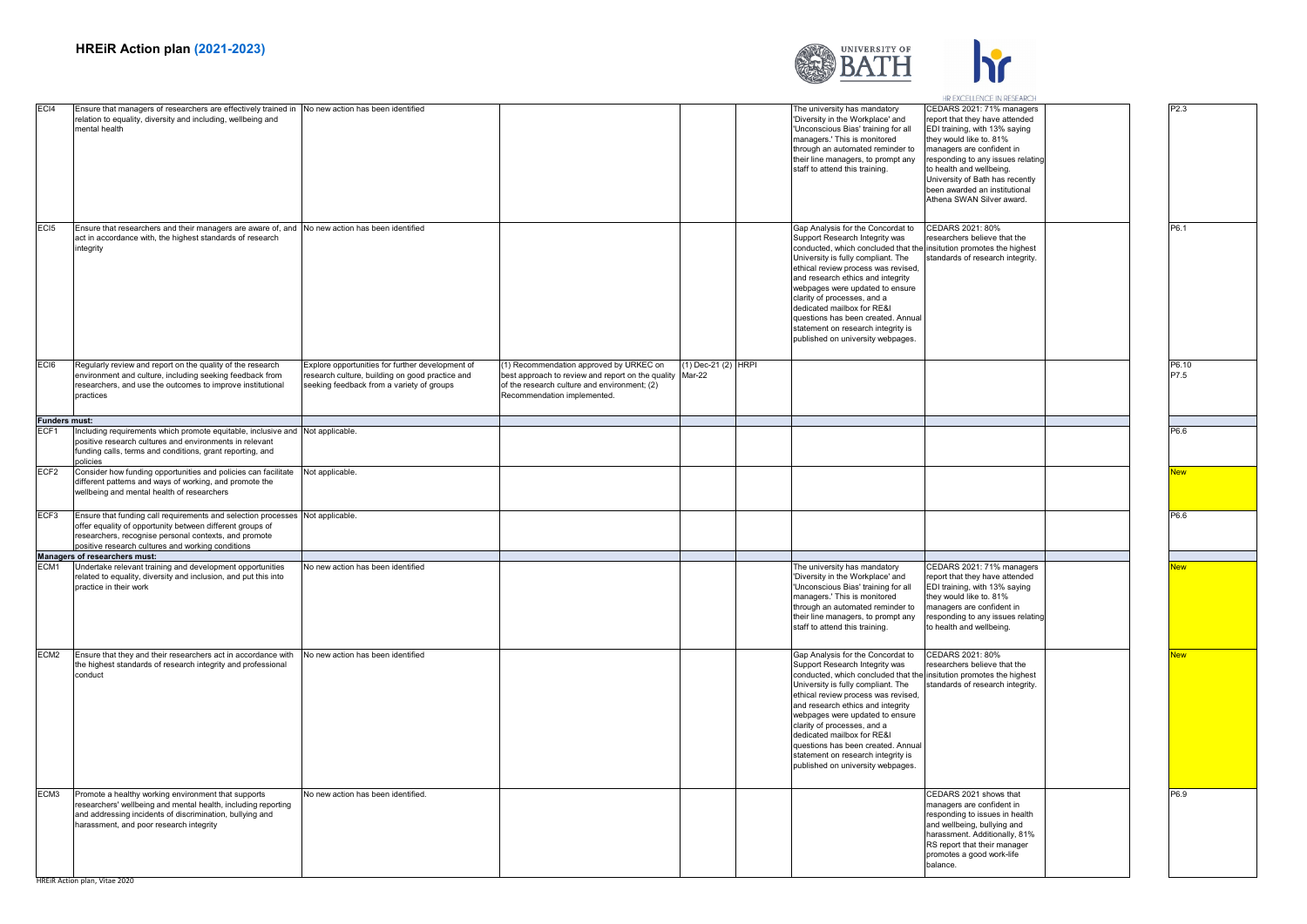

|      |                                                                                                                                                                                                    |                                                                                                                                                                                                       |                                                                                                                                                                                                                                                                                                     |                          |            |                                                                                                                                                                                                                                                                                                                                                                                                                                                                                                                                                                                                     | HR EXCELLENCE IN RESEARCH                                                                                                                                                                            |                  |
|------|----------------------------------------------------------------------------------------------------------------------------------------------------------------------------------------------------|-------------------------------------------------------------------------------------------------------------------------------------------------------------------------------------------------------|-----------------------------------------------------------------------------------------------------------------------------------------------------------------------------------------------------------------------------------------------------------------------------------------------------|--------------------------|------------|-----------------------------------------------------------------------------------------------------------------------------------------------------------------------------------------------------------------------------------------------------------------------------------------------------------------------------------------------------------------------------------------------------------------------------------------------------------------------------------------------------------------------------------------------------------------------------------------------------|------------------------------------------------------------------------------------------------------------------------------------------------------------------------------------------------------|------------------|
| ECM4 | Consider fully, in accordance with statutory rights and<br>institutional policies, flexible working requests and other<br>appropriate arrangements to support researchers                          | No new action has been identified.                                                                                                                                                                    |                                                                                                                                                                                                                                                                                                     |                          |            | The university has clear guidance<br>on flexible working and how to<br>manage these requests. In addition<br>over the last 18 months, weekly<br>emails have reported any new<br>information or guidance on<br>working/returning to work on<br>campus - including sources of<br>support.                                                                                                                                                                                                                                                                                                             | CEDARS 2021 shows that 73%<br>managers are confident in<br>managing requests for flexible<br>working appropriately.                                                                                  | lew              |
| ECM5 | Engage with opportunities to contribute to policy development<br>aimed at creating a more positive research environment and<br>culture within their institution                                    | No new action has been identified.                                                                                                                                                                    |                                                                                                                                                                                                                                                                                                     |                          |            | We will continue to seek feedback<br>and contributions from managers<br>through CEDARS 2023, and EC16,<br>EI4, and EI7.                                                                                                                                                                                                                                                                                                                                                                                                                                                                             | 58% of all managers of<br>researchers responded to<br>CEDARS 2021, up from 20% in<br>2020. These data have been<br>instrumental in identifying key<br>priorities and developing this<br>action plan. | New              |
|      | Researchers must:                                                                                                                                                                                  |                                                                                                                                                                                                       |                                                                                                                                                                                                                                                                                                     |                          |            |                                                                                                                                                                                                                                                                                                                                                                                                                                                                                                                                                                                                     |                                                                                                                                                                                                      |                  |
| ECR1 | Actively contribute to the development and maintenance of a<br>supportive, fair and inclusive research culture and be a<br>supportive colleague, particularly to newer researchers and<br>students | Create sustainable research staff networks across all (1) All departments (where there is sufficient RS<br>faculties                                                                                  | numbers) or groups of departments have a<br>research staff network that includes 1 annual RS<br>welcome event + >1 social/networking event per<br>year; RS from these networks are represented in<br>the RSWG; (2) CEDARS 2023 50% RS feel<br>connected to their peers or part of a RS<br>community | (1) Aug-22<br>(2) Jun-23 | RSWG, DRSC |                                                                                                                                                                                                                                                                                                                                                                                                                                                                                                                                                                                                     |                                                                                                                                                                                                      | <u>New</u>       |
| ECR2 | Ensure they act in accordance with employer and funder<br>policies related to research integrity, and equality, diversity and 'Research Policy and Governance' webpages within<br>inclusion        | Create clear signposting to relevant guidance on the<br>the Researcher Development Hub (see PCDR1)                                                                                                    | CEDARS 2023: >70% RS are familiar with<br>mechanisms to report incidences of misconduct<br>(up from ~50%)                                                                                                                                                                                           | Jun-23 RrDM              |            |                                                                                                                                                                                                                                                                                                                                                                                                                                                                                                                                                                                                     |                                                                                                                                                                                                      | P5.3             |
| ECR3 | Take positive action towards maintaining their wellbeing and<br>mental health                                                                                                                      | No new action has been identified.                                                                                                                                                                    |                                                                                                                                                                                                                                                                                                     |                          |            | There will be a dedicated section on<br>wellbeing and mental health in the<br>Researcher Development Hub (see<br>PCDR1).                                                                                                                                                                                                                                                                                                                                                                                                                                                                            | CEDARS 2021: 78% RS agree<br>that they take positive action to<br>maintain their mental health and<br>wellbeing.                                                                                     | New              |
| ECR4 | Use available mechanisms to report staff who fail to meet the<br>expected standards of behaviour, particularly in relation to<br>discrimination, harassment, bullying, and research misconduct     | Create clear guidance on the expected standards of<br>behaviour at Bath, including signposting of how to<br>report incidences of poor behaviour, within the<br>Researcher Development Hub (see PCDR1) | CEDARS 2023: >70% RS are familiar with<br>nechanisms to report incidences discrimination<br>or bullying & harassment (up from ~50%)                                                                                                                                                                 | Jun-23 RrDM              |            |                                                                                                                                                                                                                                                                                                                                                                                                                                                                                                                                                                                                     |                                                                                                                                                                                                      | P6.9             |
| ECR5 | Consider opportunities to contribute to policy development<br>aimed at creating a more positive research environment and<br>culture within their institution                                       | See ECR1                                                                                                                                                                                              | CEDARS 2023 response rate >40% (up from<br>$21\%$ ; (3)                                                                                                                                                                                                                                             | Jun-23 RrDM              |            | The RSWG continues to increase its<br>membership to ensure RS<br>representation across the university.<br>All faculties are now represented by<br>at least two RS members, and three<br>out of the top four departments with<br>the highest numbers of RS are now<br>represented. There is RS<br>representation on relevant<br>departmental committees, including<br>research, health and safety, and<br>EDI, in 13 out 16 departments.<br>Additionally, there is RS<br>representation on the Athena Swan<br>University Self-Assessment Team<br>and Climate Action Framework<br>Research Sub-Group. |                                                                                                                                                                                                      | P <sub>3.1</sub> |
|      |                                                                                                                                                                                                    |                                                                                                                                                                                                       |                                                                                                                                                                                                                                                                                                     |                          |            |                                                                                                                                                                                                                                                                                                                                                                                                                                                                                                                                                                                                     |                                                                                                                                                                                                      |                  |

lew New P3.13

**Employment Institutions must:**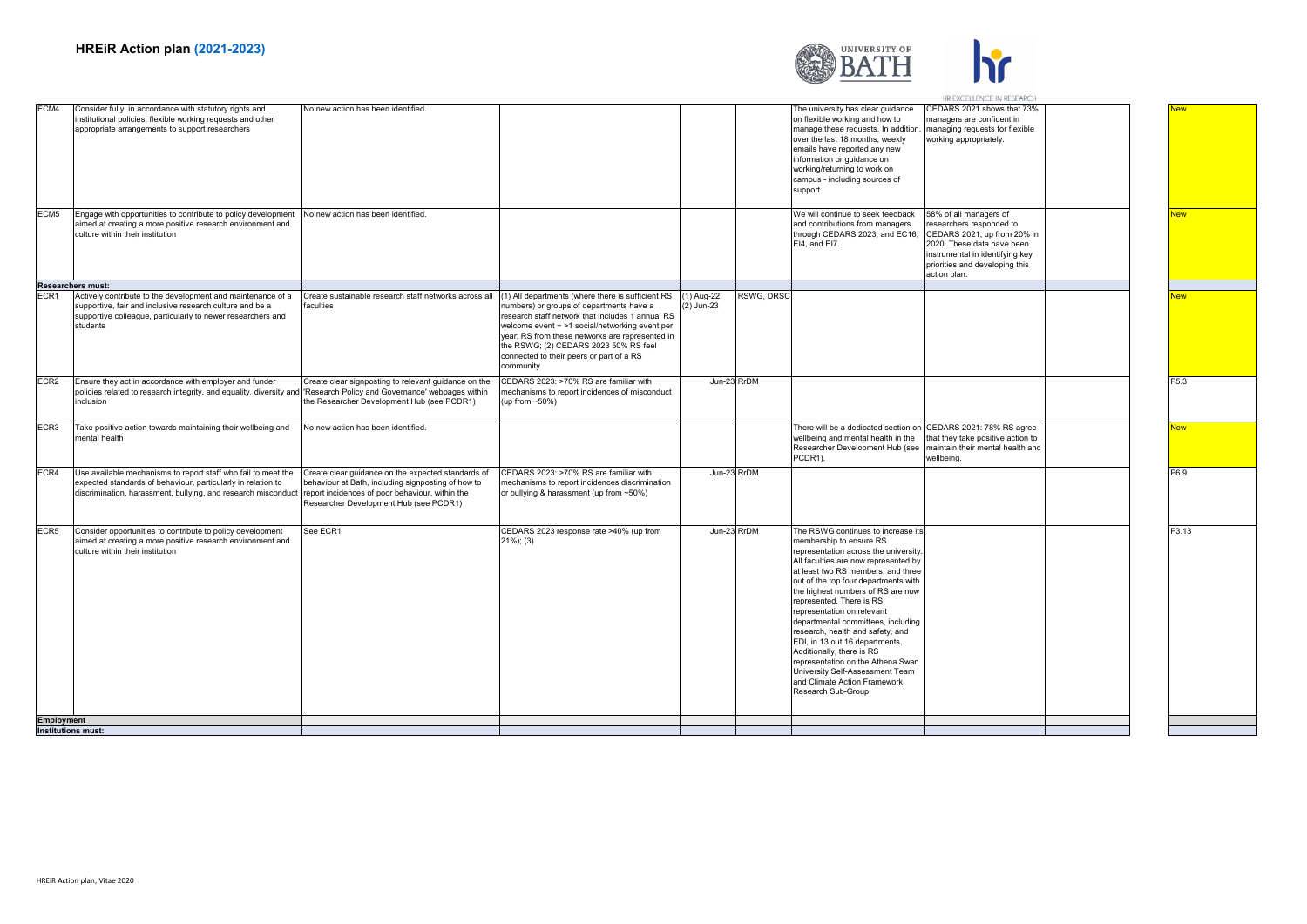



|                      |                                                                                                                                                                                                                                |                                                                                                                                                                                                                                                                                                                                                   |                                                                                                                                                                                                                                                                                                             |                                                         |                       |                                                                                                                                                                                                                                                                                                                                                                                                                                                                                                                           | HR EXCELLENCE IN RESEARCH                                                                                                                                                                                                                      |  |                                              |
|----------------------|--------------------------------------------------------------------------------------------------------------------------------------------------------------------------------------------------------------------------------|---------------------------------------------------------------------------------------------------------------------------------------------------------------------------------------------------------------------------------------------------------------------------------------------------------------------------------------------------|-------------------------------------------------------------------------------------------------------------------------------------------------------------------------------------------------------------------------------------------------------------------------------------------------------------|---------------------------------------------------------|-----------------------|---------------------------------------------------------------------------------------------------------------------------------------------------------------------------------------------------------------------------------------------------------------------------------------------------------------------------------------------------------------------------------------------------------------------------------------------------------------------------------------------------------------------------|------------------------------------------------------------------------------------------------------------------------------------------------------------------------------------------------------------------------------------------------|--|----------------------------------------------|
|                      | Ensure open, transparent and merit-based recruitment, which<br>attracts excellent researchers, using fair and inclusive<br>selection and appointment practices                                                                 | No new action has been identified.                                                                                                                                                                                                                                                                                                                |                                                                                                                                                                                                                                                                                                             |                                                         |                       | The university has comprehensive<br>quidance on recruitment policies<br>and processes, including standard<br>job descriptions for academic posts<br>at all levels. The Textio service is<br>provided for all staff who are<br>recruiting to ensure that they attract<br>a wider pool of talent. Guidance on<br>selection and recruitment including<br>Chair and interview planel<br>requirements. All Chairs and those<br>involved in shortlisting must<br>complete the University Recruitment<br>and Selection training. | CEDARS 2021: >95% of<br>esearchers who had been<br>ecruited in the last two years<br>agree that the recruitment,<br>selection and appointment was<br>fair, inclusive and transparent.                                                          |  | P <sub>1.2</sub><br>P6.2<br>P6.7             |
| E12                  | Provide an effective induction, ensuring that researchers are<br>integrated into the community and are aware of policies and<br>practices relevant to their position                                                           | ntegrate and update 'Induction for Research Staff<br>guidance pages into the Researcher Development<br>Hub (see PCDR1)                                                                                                                                                                                                                            | (1) >50% new staff access Induction resouces in<br>the Researcher Development Hub; (2) CEDARS<br>2023: >70% say institutional induction was useful                                                                                                                                                          | (1) Jan-23; (2) RrDM<br>Jun-23                          |                       |                                                                                                                                                                                                                                                                                                                                                                                                                                                                                                                           | There is a significant increase in<br>the number of RS who reported<br>being offered a departmental-<br>level induction (82%) in 2021<br>compared with 56% in 2019:<br>however, the value of<br>institutional inductions remains<br>low (43%). |  | P3.6                                         |
| E <sub>13</sub>      | Provide clear and transparent merit-based recognition, reward<br>and promotion pathways that recognise the full range of<br>researchers' contributions and the diversity of personal<br>circumstances                          | (1) Case studies of recently promoted academic staff<br>at different levels are published prominently on<br>webpages highlight their contribution to people<br>nanagement                                                                                                                                                                         | (1) At least six promotion case studies produced<br>and published on the staff intranet. Schedule in Jun-23<br>place for updating case studies annually; (2)<br>CEDARS 2023: >70% researchers believe that<br>the institution has equitable opportunities for<br>career progression.                        | (1) Sep-22 (2) DD of WD,                                | PVC(R)                |                                                                                                                                                                                                                                                                                                                                                                                                                                                                                                                           |                                                                                                                                                                                                                                                |  | P2.6<br>P6.3<br>P6.4<br>P6.7                 |
| FI4                  | Provide effective line and project management training<br>opportunities for managers of researchers, heads of<br>department and equivalent                                                                                     | Develop additional support for managers focused on<br>performance as managers as well as on managing<br>performance, including creating communities of<br>practice within faculties, to build confidence in<br>managing performance and teams                                                                                                     | (1) Pilot Managing Researchers programme with<br>cross-faculty representation completed; (2)<br>Feedback from pilot used to improve and promote Dec-22 (4)<br>training to all managers; (3) communities of<br>practice established within all faculties                                                     | (1) Feb-22 (2) RrDM, WDM<br>May-22 (3)<br><b>Jun-23</b> |                       |                                                                                                                                                                                                                                                                                                                                                                                                                                                                                                                           |                                                                                                                                                                                                                                                |  | P <sub>2.3</sub>                             |
|                      | Ensure that excellent people management is championed<br>throughout the organisation and embedded in institutional<br>culture, through annual appraisals, transparent promotion<br>criteria, and workload allocation           | (1) Explore the possibility of introducing criteria within<br>academic promotion processes that recognise<br>contributions to the career development and<br>leadership of others, and other collegiality roles via<br>focus groups                                                                                                                | (1) Use focus group feedback to produce<br>recommendations to changes in criteria and<br>processes, e.g., how development of others is<br>accounted for; (2) CEDARS 2023: >50%<br>researchers believe that the university mostly or<br>more values the contributions they make to<br>developing researchers | (1) Feb-23 (2) DD of WD,<br>Jun-23                      | PVC(R)                |                                                                                                                                                                                                                                                                                                                                                                                                                                                                                                                           |                                                                                                                                                                                                                                                |  | P2.6<br>P6.3<br>P6.4                         |
| EI6                  | Seek to improve job security for researchers, for example<br>through more effective redeployment processes and greater<br>use of open-ended contracts, and report on progress                                                  | (1) Working group to be established with the brief of<br>making recommendations to improve career<br>progression for researchers and reduce the use of<br>fixed term contracts for these roles; (2) Working group career progression of RS staff and progression<br>to lead actions to gain agreement from UEB and to<br>mplement recommendations | (1) Deliverable recommendations put forward to<br>Director of HR and signed off by UEB; (2) i.<br>Recommendations implemented; (2) ii. Report of<br>produced and reviewed annually;<br>(2) iii >80% of RS on FTC report that support for<br>career progression is good/very good in biennial<br>AS survev   | (1) Dec-22<br>(2) July-23                               | DD of WD.<br>DD of HR |                                                                                                                                                                                                                                                                                                                                                                                                                                                                                                                           |                                                                                                                                                                                                                                                |  | P1.3<br>P <sub>2.1</sub><br>P <sub>2.2</sub> |
| EI7                  | Consider researchers and their managers as key stakeholders<br>within the institution and provide them with formal opportunities<br>to engage with relevant organisational policy and decision-<br>making                      | Improve engagement of managers of researchers with (1) Managing Researchers email launched; (2)<br>universities policies and up-to-date practices by<br>creating monthly 'Managing Researchers' emails that<br>include signposting to appropriate guidance and<br>support, and showcasing examples of good practice                               | 50% open rate maintained                                                                                                                                                                                                                                                                                    | $(1)$ Oct-21 $(2)$<br>$Oct-22$                          |                       |                                                                                                                                                                                                                                                                                                                                                                                                                                                                                                                           |                                                                                                                                                                                                                                                |  | P3.13                                        |
| <b>Funders must:</b> | Include requirements which support the improvement of                                                                                                                                                                          | Not applicable.                                                                                                                                                                                                                                                                                                                                   |                                                                                                                                                                                                                                                                                                             |                                                         |                       |                                                                                                                                                                                                                                                                                                                                                                                                                                                                                                                           |                                                                                                                                                                                                                                                |  | P <sub>2.4</sub>                             |
|                      | working conditions for researchers, in relevant funding calls,<br>terms and conditions, grant reporting, and policies                                                                                                          |                                                                                                                                                                                                                                                                                                                                                   |                                                                                                                                                                                                                                                                                                             |                                                         |                       |                                                                                                                                                                                                                                                                                                                                                                                                                                                                                                                           |                                                                                                                                                                                                                                                |  |                                              |
| EF <sub>2</sub>      | Review the impact of relevant funding call requirements on<br>esearchers' employment, particularly in relation to career                                                                                                       | Not applicable                                                                                                                                                                                                                                                                                                                                    |                                                                                                                                                                                                                                                                                                             |                                                         |                       |                                                                                                                                                                                                                                                                                                                                                                                                                                                                                                                           |                                                                                                                                                                                                                                                |  | lew                                          |
| EF3                  | progression and lack of job security<br>Support institutions to develop policies and frameworks to<br>romote sustainable employment arrangements and enhance<br>job security, and provide opportunities for career progression | Not applicable.                                                                                                                                                                                                                                                                                                                                   |                                                                                                                                                                                                                                                                                                             |                                                         |                       |                                                                                                                                                                                                                                                                                                                                                                                                                                                                                                                           |                                                                                                                                                                                                                                                |  | P2.4                                         |
| EF4                  | Consider the balance of their relevant funding streams in<br>providing access to research funding and its impact at all<br>career levels                                                                                       | Not applicable.                                                                                                                                                                                                                                                                                                                                   |                                                                                                                                                                                                                                                                                                             |                                                         |                       |                                                                                                                                                                                                                                                                                                                                                                                                                                                                                                                           |                                                                                                                                                                                                                                                |  | lew                                          |
|                      | Managers of researchers must:                                                                                                                                                                                                  |                                                                                                                                                                                                                                                                                                                                                   |                                                                                                                                                                                                                                                                                                             |                                                         |                       |                                                                                                                                                                                                                                                                                                                                                                                                                                                                                                                           |                                                                                                                                                                                                                                                |  |                                              |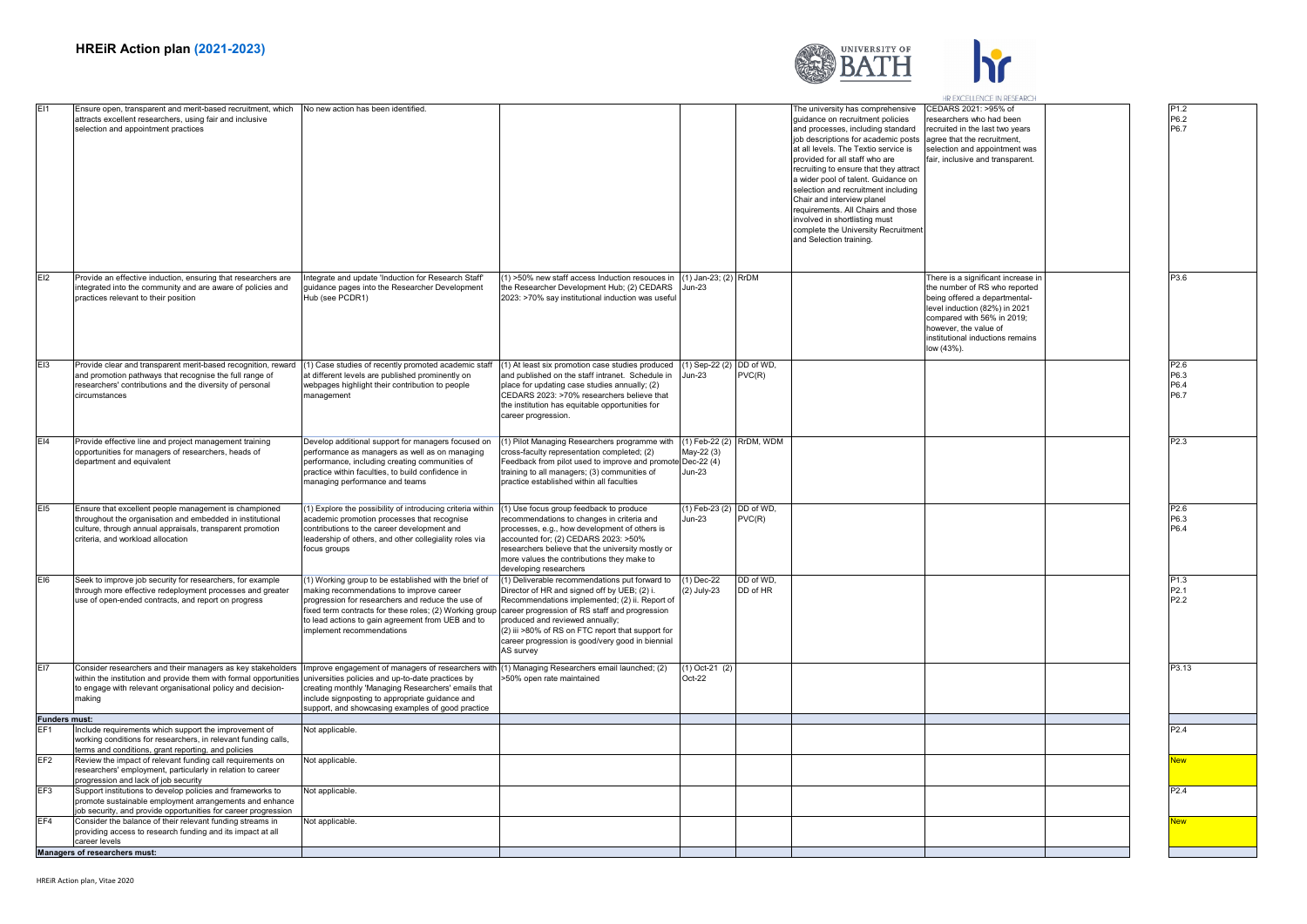

|                 |                                                                                                                                                                                                                            |                                    |                                                                                                                                                                                 |                  |                                                                                                                                                                                                                                                                                                                                                                                                                                                                                                                                                                                                                                                                                                                                                                                                                            | HR EXCELLENCE IN RESEARCH                                                                                                                                                                                                                                                                                                                                                                                                                                                                              |                  |
|-----------------|----------------------------------------------------------------------------------------------------------------------------------------------------------------------------------------------------------------------------|------------------------------------|---------------------------------------------------------------------------------------------------------------------------------------------------------------------------------|------------------|----------------------------------------------------------------------------------------------------------------------------------------------------------------------------------------------------------------------------------------------------------------------------------------------------------------------------------------------------------------------------------------------------------------------------------------------------------------------------------------------------------------------------------------------------------------------------------------------------------------------------------------------------------------------------------------------------------------------------------------------------------------------------------------------------------------------------|--------------------------------------------------------------------------------------------------------------------------------------------------------------------------------------------------------------------------------------------------------------------------------------------------------------------------------------------------------------------------------------------------------------------------------------------------------------------------------------------------------|------------------|
| EM <sub>1</sub> | Undertake relevant training and development opportunities so<br>that they can manage researchers effectively and fulfil their<br>duty of care                                                                              | See EI4                            | CEDARS 2023: >75% managers confident with<br>dealing with poor performance (up from 46%).                                                                                       | Jun-23 RrDM, WDM | New information on<br>recruitment/interviews, mental<br>health & wellbeing, and a new<br>Management Curriculum has been<br>widely publicised to all managers<br>and targeted emails to managers of<br>researchers have highlighted these<br>changes.                                                                                                                                                                                                                                                                                                                                                                                                                                                                                                                                                                       | CEDARS 2021: 68% RS report<br>that their manager clearly<br>articulates the expectations of<br>the role, 62% agree their<br>manager gives clear,<br>constructive, timely feedback;<br>60% agree their manager<br>supports them to develop their<br>research identity and in their<br>broader career aspirations.<br>Additionally, >90% managers<br>are confidence in acknowledging<br>good performance & providing<br>feedback; however, 46% are not<br>confident in dealing with poor<br>performance. | P2.3             |
| EM <sub>2</sub> | Familiarise themselves, and work in accordance with, relevant No new action has been identified.<br>employment legislation and codes of practice, institutional<br>policies, and the terms and conditions of grant funding |                                    |                                                                                                                                                                                 |                  | The university has recently created<br>a section of the website 'Research<br>Policy and Governance'<br>(https://www.bath.ac.uk/topics/resea standards of research integrity<br>rch-policy-and-governance/) to bring and conduct.<br>together relevant internal and<br>external policies and governance<br>that may have an impact on<br>research staff or their research. Gap<br>Analysis for the Concordat to<br>Support Research Integrity was<br>conducted, which concluded that the<br>University is fully compliant. The<br>ethical review process was revised,<br>and research ethics and integrity<br>webpages were updated to ensure<br>clarity of processes, and a<br>dedicated mailbox for RE&I<br>questions has been created. Annual<br>statement on research integrity is<br>published on university webpages. | CEDARS 2021: 77%<br>researchers believe that the<br>insitution promotes the highest                                                                                                                                                                                                                                                                                                                                                                                                                    | P <sub>2.2</sub> |
| EM <sub>3</sub> | Commit to, and evidence, the inclusive, equitable and<br>transparent recruitment, promotion and reward of researchers                                                                                                      | No new action has been identified. |                                                                                                                                                                                 |                  | The university has comprehensive<br>guidance on recruitment policies<br>and processes, including standard<br>job descriptions for academic posts<br>at all levels. The Textio service is<br>provided for all staff who are<br>recruiting to ensure that they attract<br>a wider pool of talent. Guidance on<br>selection and recruitment including<br>Chair and interview planel<br>requirements. All Chairs and those<br>involved in shortlisting must<br>complete the University Recruitment<br>and Selection training.                                                                                                                                                                                                                                                                                                  | CEDARS 2021: 92% managers<br>report being confident in using<br>inclusive equitable and<br>transparent recruitment<br>processes.                                                                                                                                                                                                                                                                                                                                                                       | P6.3             |
| EM4             | Actively engage in regular constructive performance<br>nanagement with their researchers                                                                                                                                   | See EI4, PCDI2                     | CEDARS 2023: 90% managers feel confident to<br>manage appraisal/review processes (up from<br>77%); >75% managers confident with dealing with<br>poor performance (up from 46%). |                  |                                                                                                                                                                                                                                                                                                                                                                                                                                                                                                                                                                                                                                                                                                                                                                                                                            |                                                                                                                                                                                                                                                                                                                                                                                                                                                                                                        | P <sub>2.3</sub> |
| EM <sub>5</sub> | Engage with opportunities to contribute to relevant policy<br>development within their institution                                                                                                                         | No new action has been identified. |                                                                                                                                                                                 |                  | We will continue to seek feedback<br>and contributions from managers<br>through CEDARS 2023, and EC16,<br>EI4, and EI7.                                                                                                                                                                                                                                                                                                                                                                                                                                                                                                                                                                                                                                                                                                    | 58% of all managers of<br>researchers responded to<br>CEDARS 2021, up from 20% in<br>2020. These data have been<br>instrumental in identifying key<br>priorities and developing this<br>action plan.                                                                                                                                                                                                                                                                                                   | <b>New</b>       |
|                 | <b>Researchers must:</b>                                                                                                                                                                                                   |                                    |                                                                                                                                                                                 |                  |                                                                                                                                                                                                                                                                                                                                                                                                                                                                                                                                                                                                                                                                                                                                                                                                                            |                                                                                                                                                                                                                                                                                                                                                                                                                                                                                                        |                  |
|                 |                                                                                                                                                                                                                            |                                    |                                                                                                                                                                                 |                  |                                                                                                                                                                                                                                                                                                                                                                                                                                                                                                                                                                                                                                                                                                                                                                                                                            |                                                                                                                                                                                                                                                                                                                                                                                                                                                                                                        |                  |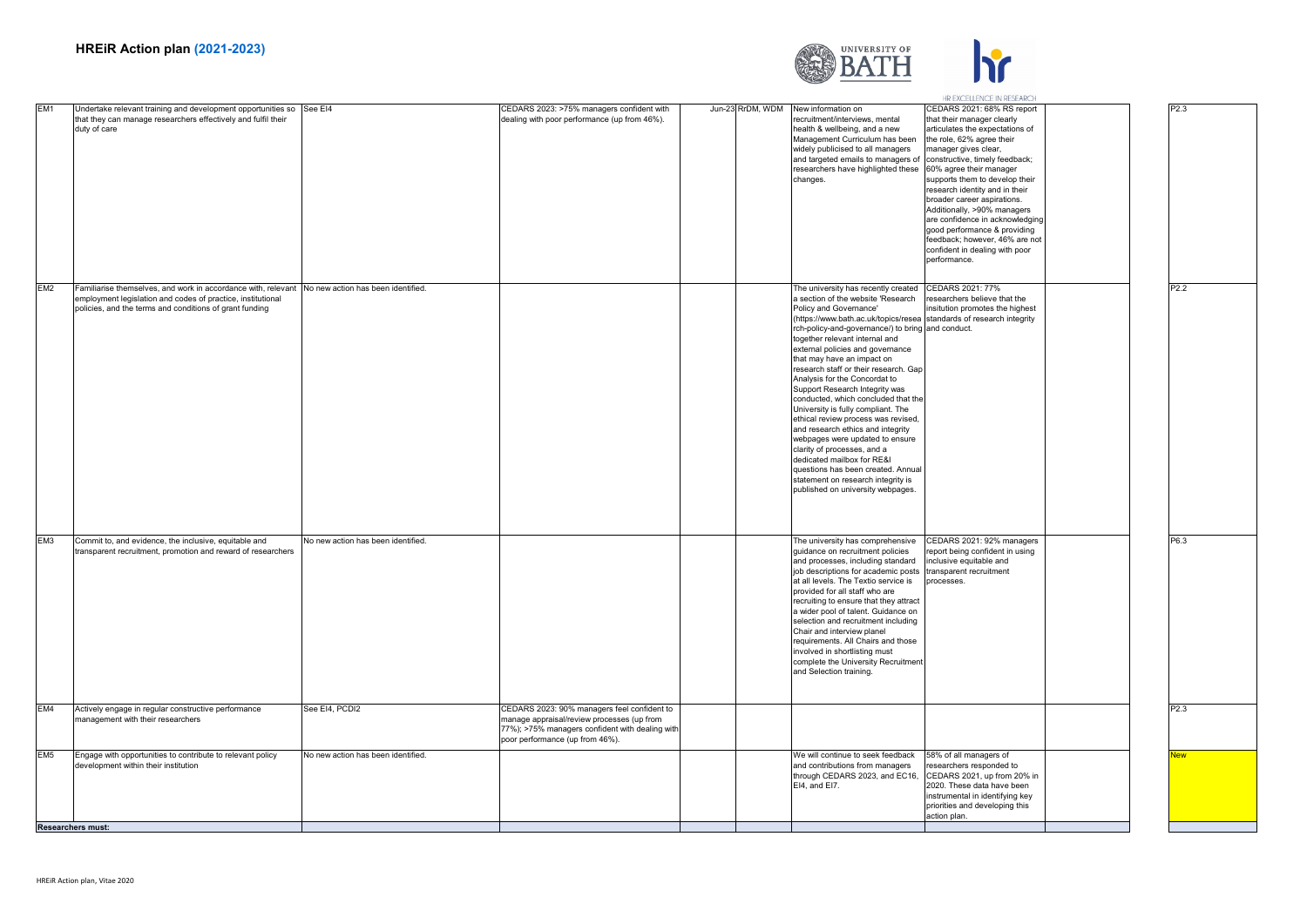

|                                                                                                                                                                                                                                                                                             |                                                                                                                                                                                                                                                                                                                                                                                                                                                                                                                                                                                                                           |                                                                                                                                     |                                                     |                   |                                                                                                                                                                                                                                                                                                                                                                                                                                                                                                                                                                                                                                                                                                                                                                               | HR EXCELLENCE IN RESEARCH                                                                                                 |                                                        |                                  |
|---------------------------------------------------------------------------------------------------------------------------------------------------------------------------------------------------------------------------------------------------------------------------------------------|---------------------------------------------------------------------------------------------------------------------------------------------------------------------------------------------------------------------------------------------------------------------------------------------------------------------------------------------------------------------------------------------------------------------------------------------------------------------------------------------------------------------------------------------------------------------------------------------------------------------------|-------------------------------------------------------------------------------------------------------------------------------------|-----------------------------------------------------|-------------------|-------------------------------------------------------------------------------------------------------------------------------------------------------------------------------------------------------------------------------------------------------------------------------------------------------------------------------------------------------------------------------------------------------------------------------------------------------------------------------------------------------------------------------------------------------------------------------------------------------------------------------------------------------------------------------------------------------------------------------------------------------------------------------|---------------------------------------------------------------------------------------------------------------------------|--------------------------------------------------------|----------------------------------|
| ER <sub>1</sub><br>Ensure that they work in accordance with, institutional policies, No new action has been identified<br>procedures and employment legislation, as well as the<br>requirements of their funder                                                                             |                                                                                                                                                                                                                                                                                                                                                                                                                                                                                                                                                                                                                           |                                                                                                                                     |                                                     |                   | The university has recently created<br>a section of the website 'Research<br>Policy and Governance'<br>(https://www.bath.ac.uk/topics/resea<br>rch-policy-and-governance/) to bring<br>together relevant internal and<br>external policies and governance<br>that may have an impact on<br>research staff or their research. Gap<br>Analysis for the Concordat to<br>Support Research Integrity was<br>conducted, which concluded that the<br>University is fully compliant. The<br>ethical review process was revised,<br>and research ethics and integrity<br>webpages were updated to ensure<br>clarity of processes, and a<br>dedicated mailbox for RE&I<br>questions has been created. Annual<br>statement on research integrity is<br>published on university webpages. | CEDARS 2021: 80% RS believe<br>hat the insitution promotes the<br>highest standards of research<br>integrity and conduct. |                                                        |                                  |
| ER <sub>2</sub><br>Understand their reporting obligations and responsibilities                                                                                                                                                                                                              | Create clear guidance on the expected standards of<br>behaviour at Bath, including signposting of how to<br>report incidences of poor behaviour, within the<br>Researcher Development Hub (see PCDR1)                                                                                                                                                                                                                                                                                                                                                                                                                     | CEDARS 2023: >70% RS are familiar with<br>mechanisms to report incidences discrimination<br>or bullying & harassment (up from ~50%) |                                                     | Jun-23 RrDM       |                                                                                                                                                                                                                                                                                                                                                                                                                                                                                                                                                                                                                                                                                                                                                                               |                                                                                                                           |                                                        | lew                              |
| ER <sub>3</sub><br>Positively engage with performance management discussions Create case studies/best practice examples on<br>and reviews with their managers                                                                                                                               | Researcher Development Hub of the value of a the<br>performance review with their manager.                                                                                                                                                                                                                                                                                                                                                                                                                                                                                                                                | CEDARS 2023: 75% RS report having a career<br>development review with their manager (up from<br>62%).                               |                                                     | Jun-23 RrDM, RSWG |                                                                                                                                                                                                                                                                                                                                                                                                                                                                                                                                                                                                                                                                                                                                                                               |                                                                                                                           |                                                        | P <sub>5.6</sub>                 |
| ER4<br>Recognise and act on their role as key stakeholders within their No new action has been identified<br>institution and the wider academic community                                                                                                                                   |                                                                                                                                                                                                                                                                                                                                                                                                                                                                                                                                                                                                                           |                                                                                                                                     |                                                     |                   | The RSWG continues to increase its<br>membership to ensure RS<br>representation across the university<br>All faculties are now represented by<br>at least two RS members, and three<br>out of the top four departments with<br>the highest numbers of RS are now<br>represented. There is RS<br>representation on relevant<br>departmental committees, including<br>research, health and safety, and<br>EDI, in 13 out 16 departments.<br>Additionally, there is RS<br>representation on the Athena Swan<br>University Self-Assessment Team<br>and Climate Action Framework<br>Research Sub-Group.                                                                                                                                                                            |                                                                                                                           |                                                        | P <sub>5.2</sub>                 |
| <b>Professional and Career Development</b>                                                                                                                                                                                                                                                  |                                                                                                                                                                                                                                                                                                                                                                                                                                                                                                                                                                                                                           |                                                                                                                                     |                                                     |                   |                                                                                                                                                                                                                                                                                                                                                                                                                                                                                                                                                                                                                                                                                                                                                                               |                                                                                                                           |                                                        |                                  |
| <b>Institutions must:</b>                                                                                                                                                                                                                                                                   |                                                                                                                                                                                                                                                                                                                                                                                                                                                                                                                                                                                                                           |                                                                                                                                     |                                                     |                   |                                                                                                                                                                                                                                                                                                                                                                                                                                                                                                                                                                                                                                                                                                                                                                               |                                                                                                                           |                                                        |                                  |
| PCD <sub>11</sub><br>Provide opportunities, structured support, encouragement and<br>time for researchers to engage in a minimum of 10 days<br>professional development pro rata per year, recognising that<br>researchers will pursue careers across a wide range of<br>employment sectors | Promote institutional support for the engagement in a<br>minimum of 10 days professional development for<br>research staff by (1) creating guidance and case<br>studies on 'What does professional development look<br>like for research staff' and 'How can this benefit me as<br>a researcher and/or manager.' (2) updating the Code<br>of Practice for Employment of Research Staff to<br>include specific language about expectations for<br>engagement with 10 days professional development;<br>and (3) updating annual appraisal forms to include<br>questions about using the 10 days professional<br>development | CEDARS 2023: 75% RS have taken >3 days<br>CPD per year; 25% have taken 10 or more days<br>(up from 11%)                             | (1) Apr-22 (2) DD of HR,<br>$July-22 (3)$<br>Apr-23 | <b>RrDM</b>       |                                                                                                                                                                                                                                                                                                                                                                                                                                                                                                                                                                                                                                                                                                                                                                               |                                                                                                                           | Part of Action 3.1.1<br>(Updating Code of<br>Practice) | P3.1<br>P3.3<br>P <sub>5.5</sub> |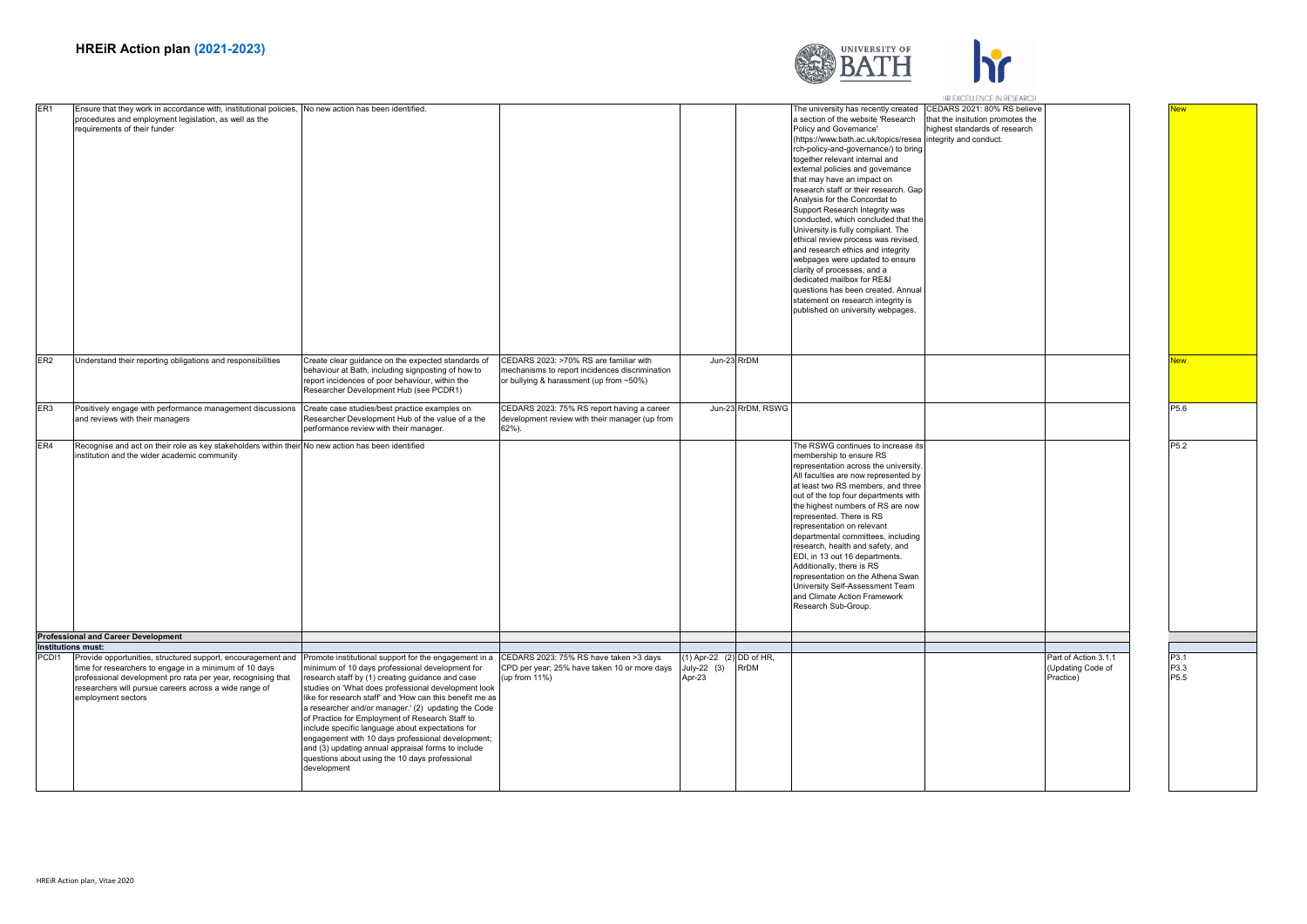

|                      |                                                                                                                                                                                                                                                                                                                               |                                                                                                                                                                     |                                                                                                                                                                                                                                                                                                                                                              |                                                          |                          |                                                                                                                                                                                   | HR EXCELLENCE IN RESEARCH                                                                                                                          |                      |                      |
|----------------------|-------------------------------------------------------------------------------------------------------------------------------------------------------------------------------------------------------------------------------------------------------------------------------------------------------------------------------|---------------------------------------------------------------------------------------------------------------------------------------------------------------------|--------------------------------------------------------------------------------------------------------------------------------------------------------------------------------------------------------------------------------------------------------------------------------------------------------------------------------------------------------------|----------------------------------------------------------|--------------------------|-----------------------------------------------------------------------------------------------------------------------------------------------------------------------------------|----------------------------------------------------------------------------------------------------------------------------------------------------|----------------------|----------------------|
| PCD <sub>12</sub>    | Provide training, structured support, and time for managers to<br>engage in meaningful career development reviews with their<br>researchers                                                                                                                                                                                   | Update careers conversation quide to include advise<br>on how to have honest conversations about what is<br>required for next steps, job prospects in academia      | 1) Guide has been updated and circulated to PIs;<br>2) 70% of PIs consulted feel the guide provided<br>useful advice on how to conduct a careers<br>conversation; (3) CEDARS 2023: 50% RS have a<br>clear career development plan (up from 25%) and<br>50% RS state that they have a formal career<br>development review with their manager (up from<br>25%) | (1) Nov-21 (2) DD of WD,<br>Jun-22 $(3)$<br>Jun-23       | <b>RCDA</b>              |                                                                                                                                                                                   |                                                                                                                                                    | Action 3.8.1         | P3.10                |
| PCD <sub>13</sub>    | Ensure that researchers have access to professional advice on Complete First Steps into Teaching online module for<br>career management, across a breadth of careers                                                                                                                                                          | PGRs and PDRAs who teach and promote this in all<br>departments as recommended training for non-<br>academic staff who teach at the university                      | HoD survey 2022: >50% departments have used<br>this resource as required training for non-<br>academic staff before they teach; 20% increase<br>in AFHEA applications from PDRAs in 2022                                                                                                                                                                     |                                                          | Jan-23 ASDM, RrDM        |                                                                                                                                                                                   |                                                                                                                                                    |                      | P3.1                 |
| PCDI4                | Provide researchers with opportunities, and time, to develop<br>their research identity and broader leadership skills                                                                                                                                                                                                         | Create clearer guidance for the eligibility of<br>postdoctoral researchers to become Co-Investigators<br>on grants, where the funders allow this                    | Consultation undertaken with support from HoDs<br>and RSWG: 80% of RS and HoD who take part in<br>consultation agree that this process provides<br>increased clarity on the process of determining<br>eligibility                                                                                                                                            |                                                          | Apr-22 HPA, PVC(R)       | New guidance is being piloted in<br>one department with the support of<br>the RS network, with it being<br>scheduled to be endorsed by RKEC<br>in Spring 2022.                    |                                                                                                                                                    | Action 3.5.1 & 3.5.2 | P3.11<br>P3.14       |
| PCD <sub>15</sub>    | Recognise that moving between, and working across,<br>employment sectors can bring benefits to research and<br>researchers, and support opportunities for researchers to<br>experience this                                                                                                                                   | Create opportunities to connect research staff with<br>nentors beyond academia, either through existing<br>nentoring/connection schemes or creating a new<br>scheme | 1) Focus group on RS use of Bath Connections;<br>(2) recommendation from focus group used to<br>design best way to create mentoring support<br>beyond academia for RS                                                                                                                                                                                        | (1) Aug-22 (2) RrDM, ART<br>Dec-22                       |                          |                                                                                                                                                                                   |                                                                                                                                                    |                      | P3.2<br>P3.4         |
| PCD <sub>i6</sub>    | Monitor, and report on, the engagement of researchers and<br>their managers with professional development activities, and<br>researcher career development reviews                                                                                                                                                            | See PCDR1                                                                                                                                                           |                                                                                                                                                                                                                                                                                                                                                              |                                                          |                          |                                                                                                                                                                                   |                                                                                                                                                    |                      | New                  |
| <b>Funders must:</b> |                                                                                                                                                                                                                                                                                                                               |                                                                                                                                                                     |                                                                                                                                                                                                                                                                                                                                                              |                                                          |                          |                                                                                                                                                                                   |                                                                                                                                                    |                      |                      |
| PCDF <sub>1</sub>    | Incorporate specific professional development requirements in<br>relevant funding calls, terms and conditions, grant reporting,<br>and policies. This should include researchers' engagement in a<br>minimum of 10 days' professional development pro rata per<br>year, and evidence of effective career development planning | Not applicable                                                                                                                                                      |                                                                                                                                                                                                                                                                                                                                                              |                                                          |                          |                                                                                                                                                                                   |                                                                                                                                                    |                      | P3.7<br>P3.9         |
| PCDF <sub>2</sub>    | Embed the Concordat Principles and researcher development Not applicable.<br>into research assessment strategies and processes                                                                                                                                                                                                |                                                                                                                                                                     |                                                                                                                                                                                                                                                                                                                                                              |                                                          |                          |                                                                                                                                                                                   |                                                                                                                                                    |                      | <b>New</b>           |
| PCDF3                | Acknowledge that a large proportion of the researchers they<br>und will move on to careers beyond academia, and consider<br>now they can encourage and support this within their remit                                                                                                                                        | Not applicable.                                                                                                                                                     |                                                                                                                                                                                                                                                                                                                                                              |                                                          |                          |                                                                                                                                                                                   |                                                                                                                                                    |                      | <b>New</b>           |
|                      | Managers of researchers must:                                                                                                                                                                                                                                                                                                 |                                                                                                                                                                     |                                                                                                                                                                                                                                                                                                                                                              |                                                          |                          |                                                                                                                                                                                   |                                                                                                                                                    |                      |                      |
| PCDM1                | Engage in regular career development discussions with their<br>researchers, including holding a career development review at<br>least annually                                                                                                                                                                                | Update careers conversation guide to include advise<br>on how to have honest conversations about what is<br>required for next steps, job prospects in academia      | 1) Guide has been updated and circulated to Pls;<br>(2) 70% of PIs consulted feel the guide provided<br>useful advice on how to conduct a careers<br>conversation; (3) CEDARS 2023: 50% RS report<br>having a career development review with their<br>manager (up from 25%).                                                                                 | $(1)$ Nov-21 $(2)$ DD of WD,<br>Jun-22 $(3)$<br>$Jun-23$ | RCDA                     |                                                                                                                                                                                   | CEDARS 2021: 95% managers<br>report being confident in actively<br>supporting their researchers in<br>working towards their career<br>aspirations. | Action 3.8.1         | P2.3                 |
| PCDM2                | Support researchers in exploring and preparing for a diversity<br>of careers, for example, through the use of mentors and<br>careers professionals, training, and secondments                                                                                                                                                 | See PCDI5                                                                                                                                                           | CEDARS 2023: 70% RS agree that their manger<br>encourages a wider range of future career options<br>within and beyond academia (up from 53%)                                                                                                                                                                                                                 |                                                          | Jun-23 RrDM, ART         |                                                                                                                                                                                   | CEDARS 2021: 71% RS agree<br>that their manager supports<br>them in their broader career<br>aspirations.                                           |                      | P3.4<br>P3.8<br>P5.5 |
| PCDM3                | Allocate a minimum of 10 days pro rata, per year, for their<br>researchers to engage with professional development,<br>supporting researchers to balance the delivery of their<br>research and their own professional development                                                                                             | See PDCI1                                                                                                                                                           | CEDARS 2023: >80% RS agree that their<br>manager encourages them to enagage in<br>personal and career development activities (up<br>from 700%)                                                                                                                                                                                                               |                                                          | Jun-23 DD of HR,<br>RrDM |                                                                                                                                                                                   |                                                                                                                                                    |                      | New                  |
| PCDM4                | Identify opportunities, and allow time (in addition to the 10 days<br>professional development allowance), for their researchers to<br>develop their research identity and broader leadership skills,<br>and provide appropriate credit and recognition for their<br>endeavours                                               | See PCDI4                                                                                                                                                           | (1) Consultation undertaken with support from<br>HoDs and RSWG: 80% of RS and HoD who take<br>part in consultation agree that this process<br>provides increased clarity on the process of<br>determining eligibility; (2) CEDARS 2023: 60%<br>managers of RS are aware of updated guidance<br>and process of supporting their RS to apply.                  |                                                          |                          | Apr-22 HPA, PVC(R) New guidance is being piloted in<br>one department with the support of<br>the RS network, with it being<br>scheduled to be endorsed by<br>URKEC in Spring 2022 |                                                                                                                                                    | Action 3.5.1 & 3.5.2 | P3.6<br>P3.9<br>P5.5 |
|                      | PCDM5 Engage in leadership and management training to enhance<br>their personal effectiveness, and to promote a positive attitude<br>to professional development                                                                                                                                                              | See El4                                                                                                                                                             | CEDARS 2023: >75% managers confident with<br>dealing with poor performance (up from 46%).                                                                                                                                                                                                                                                                    |                                                          | Jun-23 RrDm, WDM         |                                                                                                                                                                                   |                                                                                                                                                    |                      | New                  |
|                      | <b>Researchers must:</b>                                                                                                                                                                                                                                                                                                      |                                                                                                                                                                     |                                                                                                                                                                                                                                                                                                                                                              |                                                          |                          |                                                                                                                                                                                   |                                                                                                                                                    |                      |                      |